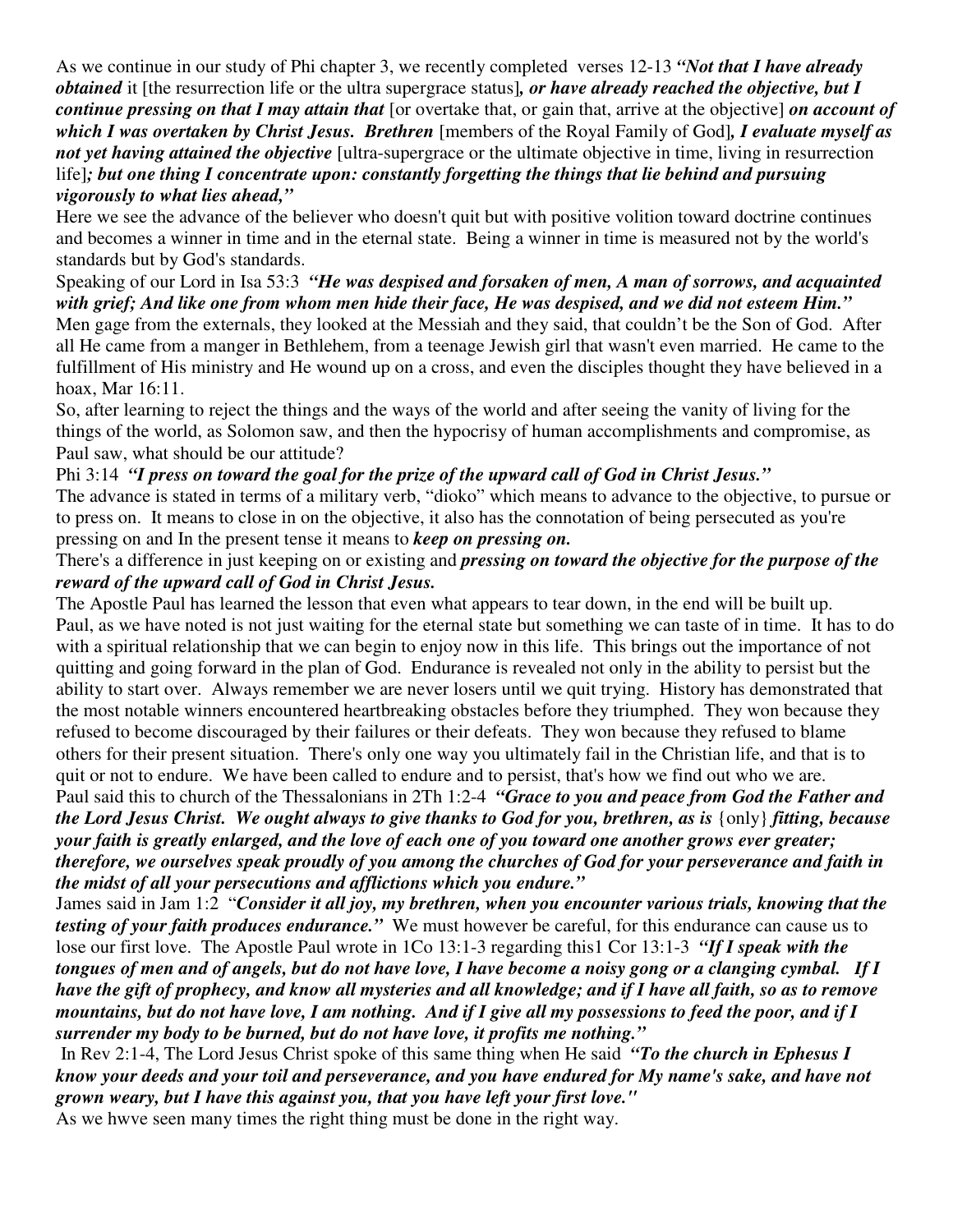God the Father has provided from eternity past everything that the believer would need to execute His perfect Plan for the church age. Including encouragement in times of adversity and failure that the believer will inevitably face as he advances in the spiritual life.

Our most important encouragement is derived the mentorship of God the Holy Spirit, Who is our true teacher, Joh 14:26; Heb 10:25 which says *"not forsaking our own assembling together, as is the habit of some, but encouraging {one another;}."*

Believer's can receive encouragement simply by gathering together with other believers to hear the Word of God communicated by their divinely appointed pastor-teacher, 1Pe 5:3, Act 20:28, 1Th 5:12.

So far our corrected translation of Phi 3:14 says *"I keep on pressing on toward the objective."*

By pressing on, do not think that you will be purified through extreme events or by great trials. What God is after is that day by day love for Him and relationship with Him. Many people allow themselves to be led astray by the enemy, looking for the chills and the thrills or the sensational. Yet the Lord has warned us against these false teachings and the *"false prophets and lying wonders of the last days?"*

2Th 2:9 "the one whose coming is in accord with the activity of Satan, with all power and signs and false *wonders,"* Satan and his kingdom of darkness gains great advantage because people love extraordinary manifestations, signs and wonders. This inordinate love for external signs is used of the enemy to draw people away from the Word of God and from the inward way of faith. The signs that come from God encourage you to die to yourself. Manifestations that come from God will humble, quiet, and edify you.

The only true and safe revelation is an inward revelation of the Lord Jesus Christ in the quietness of your spirit based upon the guidance and direction of God's word resident in your soul.

Experience must line up with Bible doctrine, not Bible doctrine lining up with experience. As our Lord said in Joh 10:27 *"My sheep hear My voice,"* A wonderful harmony between you and God is the result. We must, therefore, become as a child with regard to our will.

Continuing with Phi 3:14 *"I keep on pressing on toward the objective for the prize."* Here we have Greek noun "brabeion." It means a reward, prize, prize of victory, it means to receive a decoration in time as well as eternity. The interesting thing is that the decoration in time is something that ultimately takes place in the *mental attitude of the soul* whereas the decoration in eternity will be something that is overt and noticed as well. This is analogous to the uniform of honor, which being invisible and worn in the soul in time and is exchanged at the Judgment Seat of Christ for the translucent uniform of glory worn over the resurrection body, Rev 3:4-5.

We need to understand that ultimately the reward includes a visible decoration on the resurrection body plus great blessings in the eternal state. It also refers to the intimacy of having a relationship with God in time and therefore reaching ultra-supergrace or the maximum form of the experience of resurrection life in time. Most people give up just when they're about to achieve success or victory. This is why the Bible teaches that a

man is not finished when he's defeated; he's finished when he quits.

Remember that verse we have been quoting for months,

Pro 24:16 *"For a righteous man falls seven times, and rises again,"*

Job 5:19 *"From six troubles He will deliver you, Even in seven evil will not touch you."*

Psa 37:24 "When he falls, he shall not be hurled headlong; Because the Lord is the One who holds his *hand."*

This is why nothing in this world can take the place of persistence. So Paul says Phi 3:14 *"I keep on pressing* on toward the objective for the purpose of the reward of the upward call of God in Christ Jesus."

"of the upward call" is correctly translated calling, but it means an invitation or a vocation. The grace aspect of God not only is inviting us as a part of the call, but calling us to a vocation.

"I keep on pressing on" refers to going through those so-called mundane times in life but really the time when God is silently at work in your life behind the scenes without you even knowing about it. There is a great blessing from silence. Then instead of talking to yourself, there is the privilege of talking to the Lord in silence and thanking Him for all He has done for you.

Remember that Elijah learned the lesson that the Lord was not in the wind, the Lord was not in the earthquake, the Lord was not in the fire but then after the fire, Elijah heard that still small or literally silent voice. Do not despise the silence of the Lord.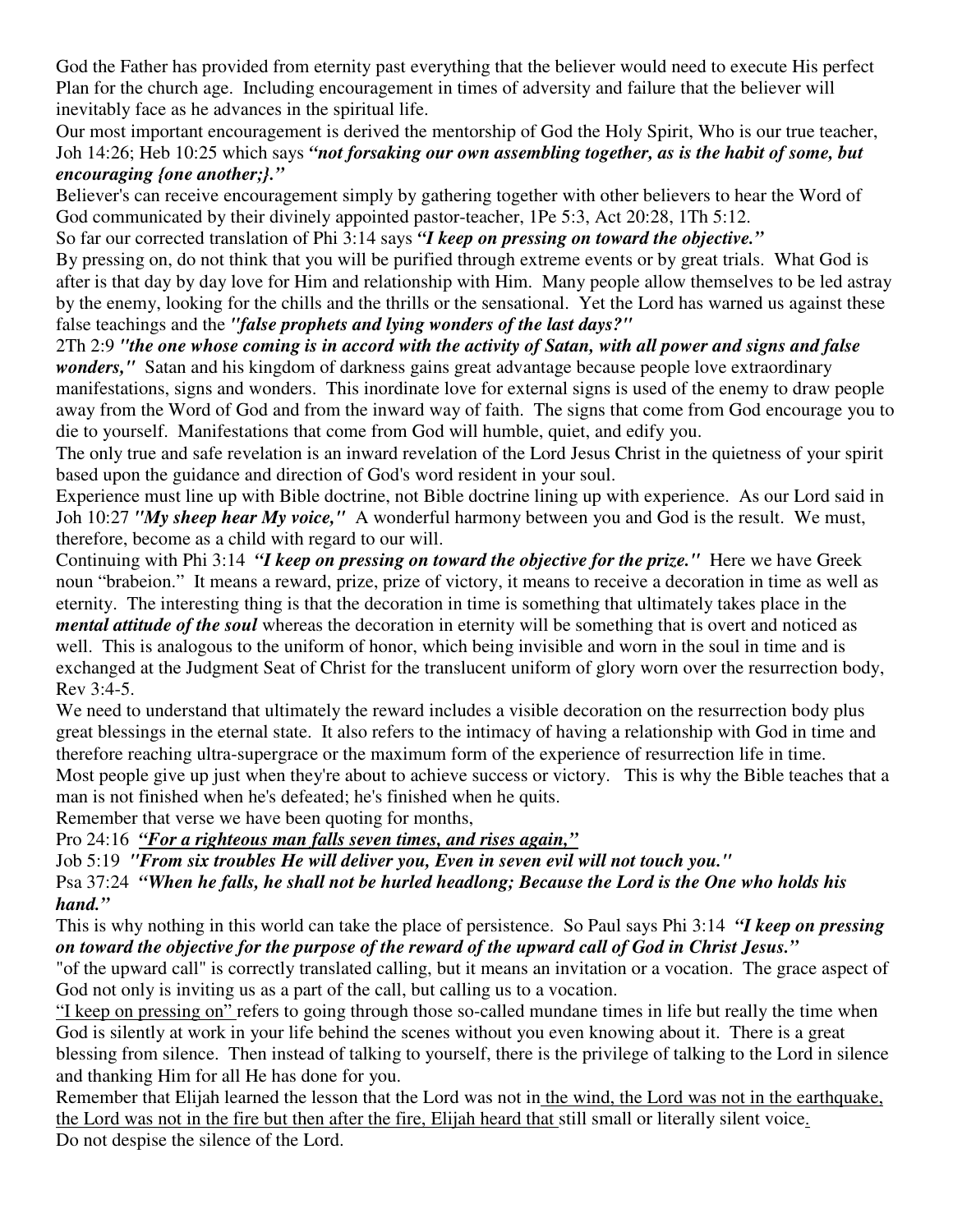Many believers do not understand how the grace of God and the life of God and the touch of God can take place in silence. Grace can be passed silently from spirit to spirit without words. We see an example of this in Mar Chapter 5 where the woman touched the Lord and He said, *"I perceive that virtue or power has gone out of me."*

You see, in a similar way, without words, you may communicate grace to others as God imparts grace to you. Such communication is experienced in silence, and silence is often more effective than much conversation. Phi 3:14 correctly translated says *"I keep on pressing on toward the objective for the purpose of the reward belonging to the upward call of God in Christ Jesus."*

All members of the human race enter the plan of God by means of Jesus Christ, who is the only Savior. Act 4:12 "And there is salvation in no one else; for there is no other name under heaven that has been given *among men, by which we must be saved."*

That upward call or station in life refers to our vocation as a member of the Royal family of God. All of us are in full time Christian service. This is why we have the challenge of Eph 4:1 *"I therefore, the prisoner of the Lord, entreat you to walk in a manner worthy of the calling with which you have been called,"*

We have been called and you are now a member of the royal family of God and it requires learning a lot of things.

1. We are called to have personal fellowship with The Lord Jesus Christ,

1Co 1:9 *"God is faithful, through whom you were called into fellowship with His Son, Jesus Christ our Lord."*

There is no true fellowship with the superficial, for in life superficial relationships weaken the spirit. They can hold back one's relationship with God according to 2Co 6:14-17,1Pe 4:3-4.

2. We are called to participate in His kingdom, 1Th 2:12 *"Walk in a manner worthy of the God who calls you into His own kingdom and glory."* Luk 17:21 *"For behold, the kingdom of God is within you."*

This kingdom is found in your spirit and your relationship with God.

3. We are called to experience eternal life, hopefully in time, absolutely in eternity, 1Ti 6:12 *"Fight the good* fight of faith; take hold of the eternal life to which you were called, and you made the good confession in the *presence of many witnesses."*

4. We have been called out of darkness into His marvelous light; 1Pe 2:9 *"But you are a chosen race, a royal* priesthood, a holy nation, a people for God's own possession, that you may proclaim the excellencies of Him *who has called you out of darkness into His marvelous light;"*

Living in the calling is so precise and penetrating that it reveals your slightest faults. Those who are living in the natural life have faults, but nothing is being done to enlighten them and change them. Those who are being transformed by God have faults, faults that are like writing in the sand during a windstorm, here today, but gone tomorrow!

5. We called to participate in His sufferings, 1Pe 2:21 *"For you have been called for this purpose, since Christ lso suffered for you, leaving you an example for you to follow in His steps,"* This means that you are always ready to relinquish your will to His in a childlike way. By nature, we are proud of our ability to reason, but God will often lead us in a way that is opposite to human philosophy and human viewpoint.

6. We are called to inherit blessing, 1Pe 3:9 *"not returning evil for evil, or insult for insult, but giving a blessing instead; for you were called for the very purpose that you might inherit a blessing."*

7. We are called to share in His eternal glory, 1Pe 5:10 *"And after you have suffered for a little while, the God* of all grace, who called you to His eternal glory in Christ, will Himself perfect, confirm, strengthen and

*establish you.*" Because of our failures, all glory must be imparted solely to the mercy and goodness of God. We can do nothing without Him. The world will not see this glory however. The Tabernacle, which housed the glory of God, was covered with unattractive and offensive animal skins while the temple of the evil Herod was decorated with gold. God allows certain human shortcomings to remain so that you might be humble in your own eyes.

8. We are called into liberty and freedom, Gal 15:13. Will such a liberty confine you and put you in slavery? Of course not! Joh 8:36 *"If therefore the Son shall make you free, you shall be free indeed."* As you truly seek the kingdom of God within you, this kingdom is expanded in you a little at a time.